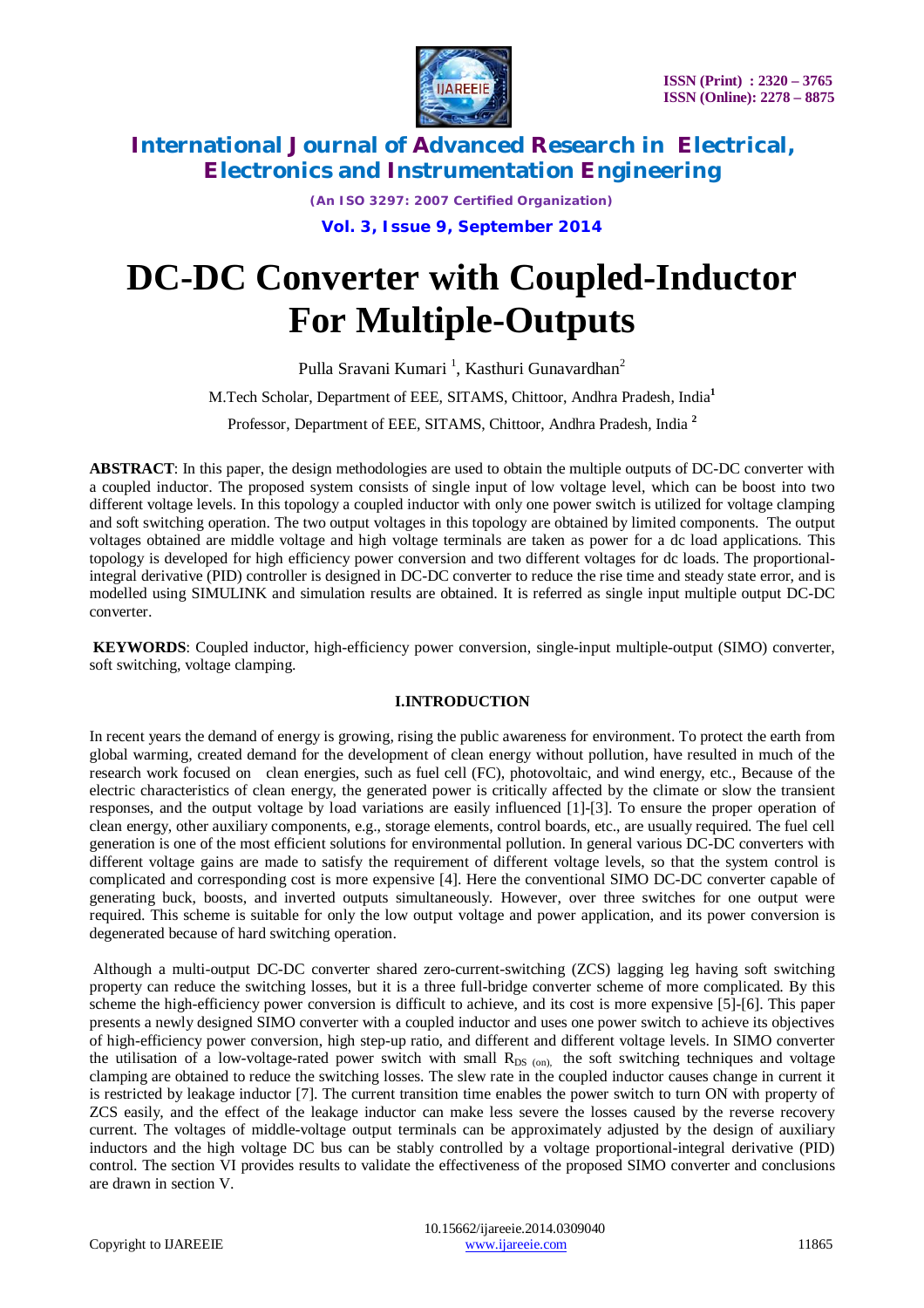

*(An ISO 3297: 2007 Certified Organization)*

**Vol. 3, Issue 9, September 2014**

#### **II. CONVERTER DESIGN AND ANALYSIS**

The proposed system consists of high-efficiency SIMO converter topology to generate two different voltage levels from a single-input power source is depicted in Fig. 1. This SIMO converter contains five parts in this topology a lowvoltage-sides circuit (LVSC), a clamped circuit, a middle-voltage circuit, an auxiliary circuit, and a high-voltage-side circuit (HVSC). The major symbol representations are  $V_{FC}$  (i<sub>FC</sub>) and  $V_{O1}$  (i<sub>O1</sub>) denote the voltages (currents) of the input power source and the output load at the LVSC and the auxiliary circuit, respectively;  $V_{O2}$  and  $i_{O2}$  are the output voltages and current in the HVSC whereas  $C_{FC}$ ,  $C_{O1}$ , and  $C_{O2}$  are the filter capacitors at the LVSC is the auxiliary circuit, and the HVSC, respectively;  $C_1$  and  $C_2$  are the clamped and middle-voltage capacitors in the clamped and middle-voltage circuits, respectively, Lp and Ls represent individual inductors in the primary and secondary sides of the coupled inductor Tr, respectively, where the primary side in connected to the input power source Laux is the auxiliary circuit inductor. The main switch is expressed as  $S_1$  in the LVSC; the equivalent load in the auxiliary circuit is represented as  $RO<sub>1</sub>$  and the output load is represented as  $RO<sub>2</sub>$  in the HVSC. The corresponding equivalent circuits is given in Fig. B is used to define the voltage polarities and current directions. The coupled inductor in Fig. A can be modelled as an ideal transformer including the magnetizing inductor L<sub>mp</sub> and the leakage inductor Lkp in Fig. B. The turns ratio N and coupling coefficient k of Fig. B Equivalent circuit. This ideal transformer defined as





Fig. A. System configuration of high-efficiency single-input multiple-output (SIMO) converter

where  $N_1$  and  $N_2$  are the winding turns in the primary and secondary sides of the coupled inductor  $T_r$ . Because the voltage gain is less sensitive to the coupling coefficient and the clamped capacitor  $C_1$  is approximately selected to completely absorb the leakage inductor energy, the coupling coefficient could be simply set at one  $(k=1)$  to obtain  $L_{mn}$  $L_P$  via (2). In this study, the following assumptions are made to simplify the converter analyses: The main switch including its body diode is assumed as an ideal switching element; and the conduction voltage drops of both the switch and diode are neglected.

.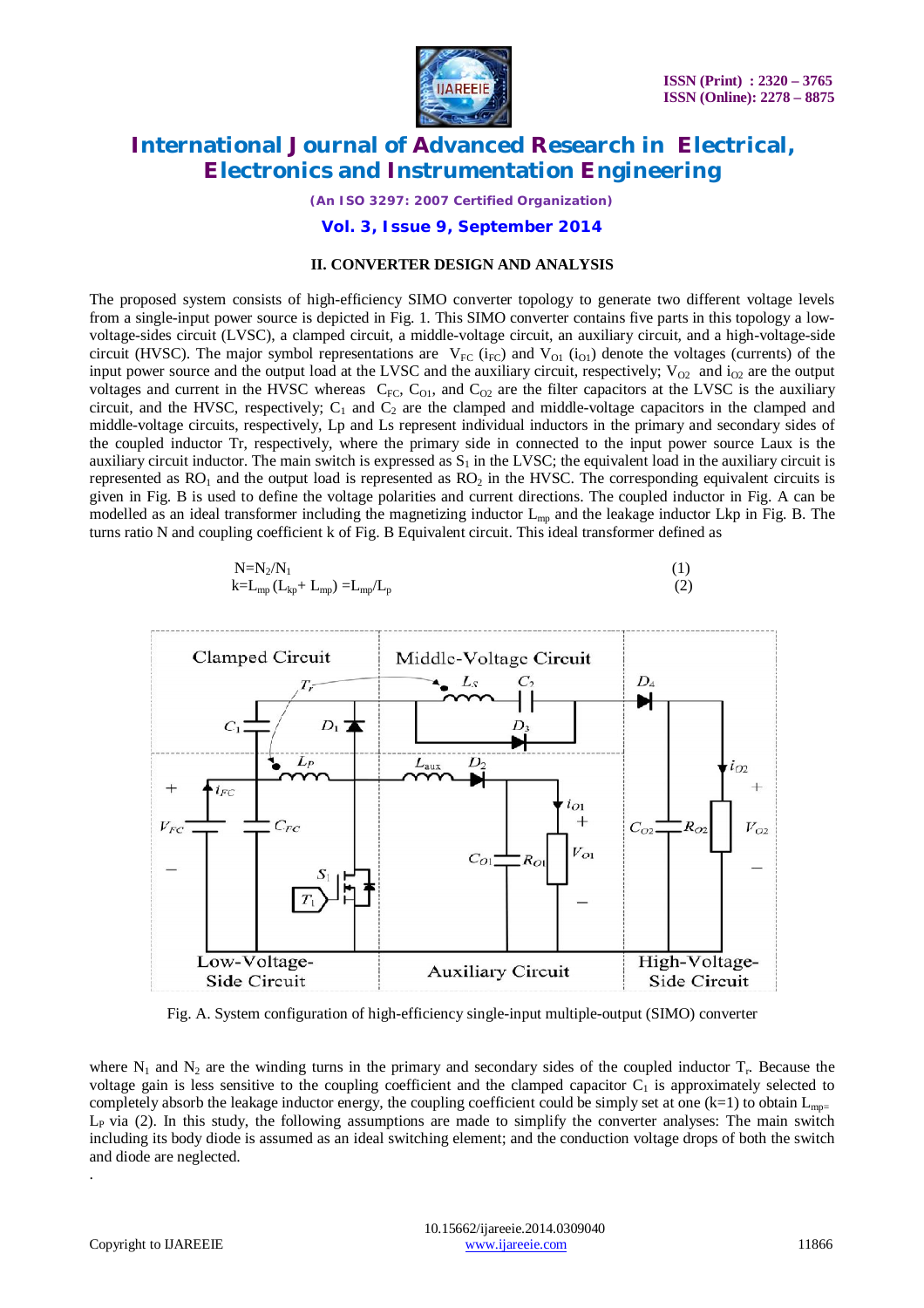

*(An ISO 3297: 2007 Certified Organization)*

**Vol. 3, Issue 9, September 2014**



Fig. B. Equivalent circuit

#### **III. OPERATION MODES**

The characteristics waveforms are shown Fig. C and the topological modes in one switching cycles are illustrated in Fig.4.

**Mode 1(t0–t1)** [Fig (a)]: In this mode, the main switch  $S_1$  was Turned ON for a span, and the diode  $D_4$  Turned OFF. Because the polarity of the winding of the coupled inductor  $T_r$  is positive, the diode  $D_3$  turns ON. The secondary Current  $i_{LS}$  reverses and charges to the middle voltage capacitor C<sub>2</sub>. When auxiliary inductor Laux releases its stored energy completely, and the diode  $D_2$  Turns off, this mode ends.

**Mode 2 (t1–t2)** [Fig (b)]: At time t =t1, the main switch S1 is persistently turned ON. Because the primary inductor  $L_{\rm P}$ is charged by input power source, the magnetizing current  $i_{Lmp}$  increases gradually in an approximately linear way. At the same time, the secondary voltage  $V_{LS}$  charges the middle-voltage capacitor  $C_2$  through the diode  $D_3$ .Athough the voltage  $V_{Lmp}$  is equal to the input voltage  $V_{FC}$  both at modes 1and 2, the ascendant slope of the leakage current of the coupled inductor (diLkp/dt) at modes1 and2 is different due to path of the auxiliary circuit. Because the auxiliary inductor L<sub>aux</sub> releases its stored energy completely, and the diode turns OFF at the end of mode 1, it results in reduction of di<sub>Lkp</sub>/dt at mode 2.

**Mode 3 (t2-t)** [Fig (c)]: At time t= t2, the main switch S1 is turned OFF. When the leakage energy still releas2ed from the secondary side of the coupled inductor, the diode  $D_3$  persistently conducts and releases the leakage energy to the middle–voltage capacitor  $C_2$ . When the voltage across the main switch  $V_{S1}$  is higher than voltage across the clamped capacitor  $V_{C1}$ , the diode  $D_1$  conducts to transmit the energy of the primary –side leakage inductor  $L_{kp}$  into the Clamped capacitor  $C_1$ . At the same time, partial energy of the primary-side leakage inductor  $L_{kp}$  is transmitted to the auxiliary inductor Laux, and the diode  $D_2$  conducts. Thus, the current i<sub>Laux</sub> passes through the diode  $D_2$  to supply the Power for the output load in the auxiliary circuit. When the secondary side of the coupled inductor releases its leakage energy completely, and diode turns OFF, this mode ends.

**Mode 4(t3—t4)** [Fig (d)]: At the time t=t3, the main switch  $S_1$  is persistently Turned OFF. When the leakage energy has released from the primary side of the coupled inductor, the secondary current  $i_{LS}$  is induced in reverse from the energy of magnetizing inductor  $L_{mp}$  through the ideal transformer, and flows through the diode  $D_4$  to the HVSC. At the same time, partial energy of the primary side leakage inductor  $L_{kp}$  is still persistently transmitted to auxiliary inductor  $L_{\text{aux}}$ , and the diode  $D_2$  keeps conducting. Moreover, the current iLaux passes through diode  $D_2$  to supply the power for the output load in auxiliary circuit.

**Mode 5 (t4— t5) [Fig (e)]:** At time t=t4, the main switch  $S_1$  is persistently turned OFF, and the clamped diode  $D_1$ Turns OFF because the primary leakage current  $i_{Lkp}$  equals to auxiliary inductor current  $i_{Laux}$ . In this mode, the input power source, and the primary winding of the inductor  $T_r$ , and the auxiliary inductor  $L_{\text{aux}}$  connect in series to supply the power for the output load in the auxiliary circuit through the diode  $D<sub>2</sub>$ , At the same time, winding of the input power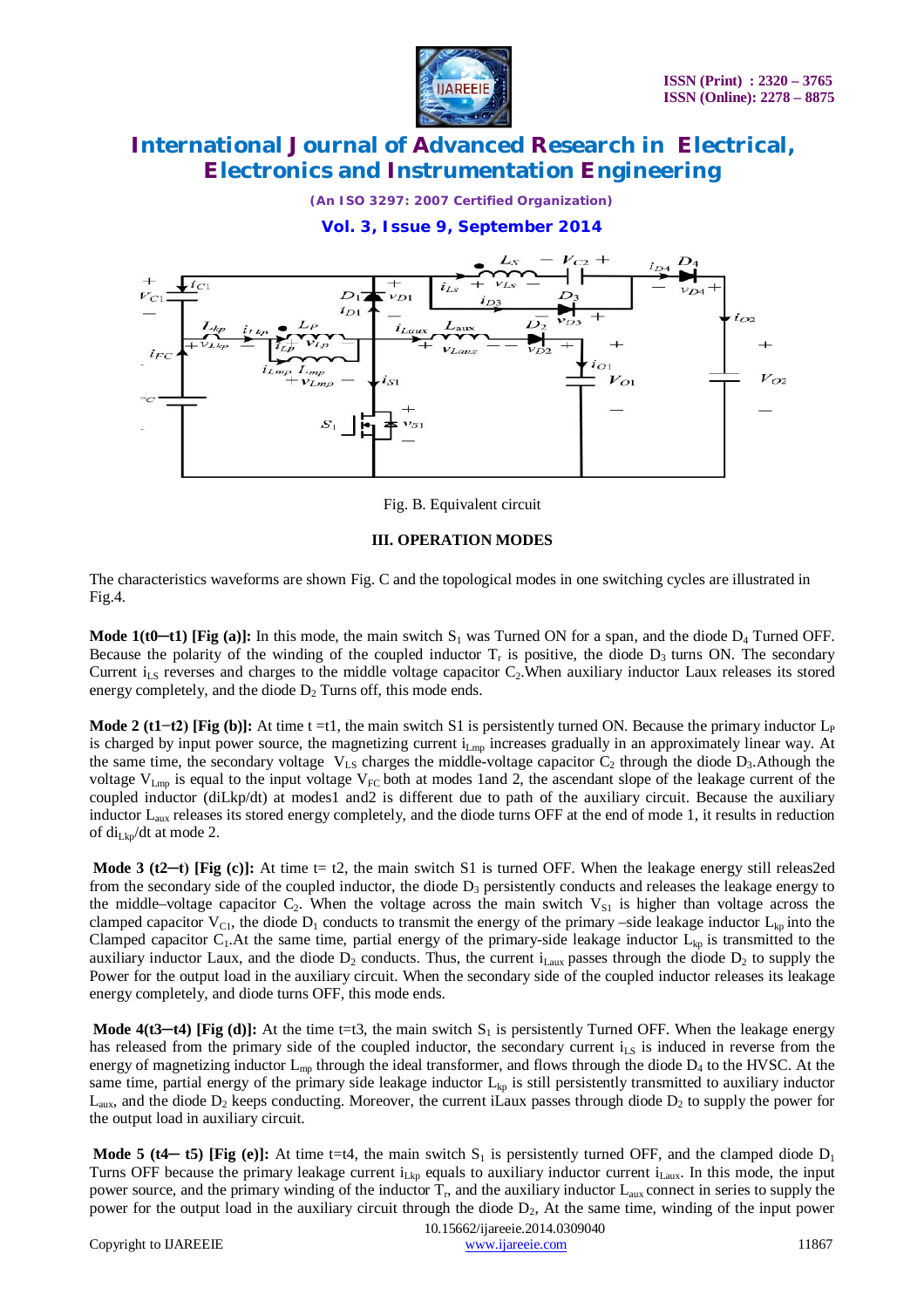

*(An ISO 3297: 2007 Certified Organization)*

### **Vol. 3, Issue 9, September 2014**

source, the secondary coupled inductor Tr, the clamped capacitor  $C_1$ , and the middle-voltage capacitor  $(C_2)$  connect in series to release the energy into the HVSC through the diode  $D_4$ .

**Mode 6(t5—t6) [Fig (f)]:** At time t=t5, this mode begins when the main switch S1 is triggered. The auxiliary inductor Current  $i_{\text{Laux}}$  needs time to decay to zero, the diode  $\overline{D2}$  persistently conducts. In this mode, the input power source, the clamped capacitor C1, the secondary winding of the coupled inductor Tr, and the middle-voltage capacitor C2 still connect in series to release the energy into the HVSC through the diode D4. Since the clamped diode D1 can be selected as a low –voltage Schottky diode, it will be cut off promptly without a reverse current. Moreover, the rising rate of the primary current iLkp is limited by primary-side leakage inductor Lkp. Thus, one cannot derive any currents from the paths of the HVSC, the middle-voltage circuit, the auxiliary circuit, and the clamped circuit. As a result, the main switch

S1 is turned ON under the condition of ZCS and this soft-switching property is helpful for alleviating the switching loss. When the secondary current  $i<sub>LS</sub>$  decays to zero, this mode ends. After that, it begins the next switching cycle and repeats the operation in mode 1.



Fig. C. Characteristic waveforms of high-efficiency SIMO converter



**Topology modes***:(a)mode-1;(b)mode-2;(c)mode-3;(d)mode-4;(e)mode-5;(f)mode-6;*

#### **Voltage Gain Derivation:**

Here the magnetising inductor voltage  $v_{Lmp}$  is equal to the input power source  $V_{FC}$  at the mode 2, the voltage  $v_{Lmp}$  can be represented as

$$
v_{Lmp} = V_{FC.}
$$
 (3)

Due to the relation of  $v_{Ls} = Nv_{Lp} = VC_2$ , the voltage  $VC_2$  can be represented as  $VC<sub>2</sub>=NV<sub>FC</sub>$ . (4)

 10.15662/ijareeie.2014.0309040 Copyright to IJAREEIE www.ijareeie.com 11868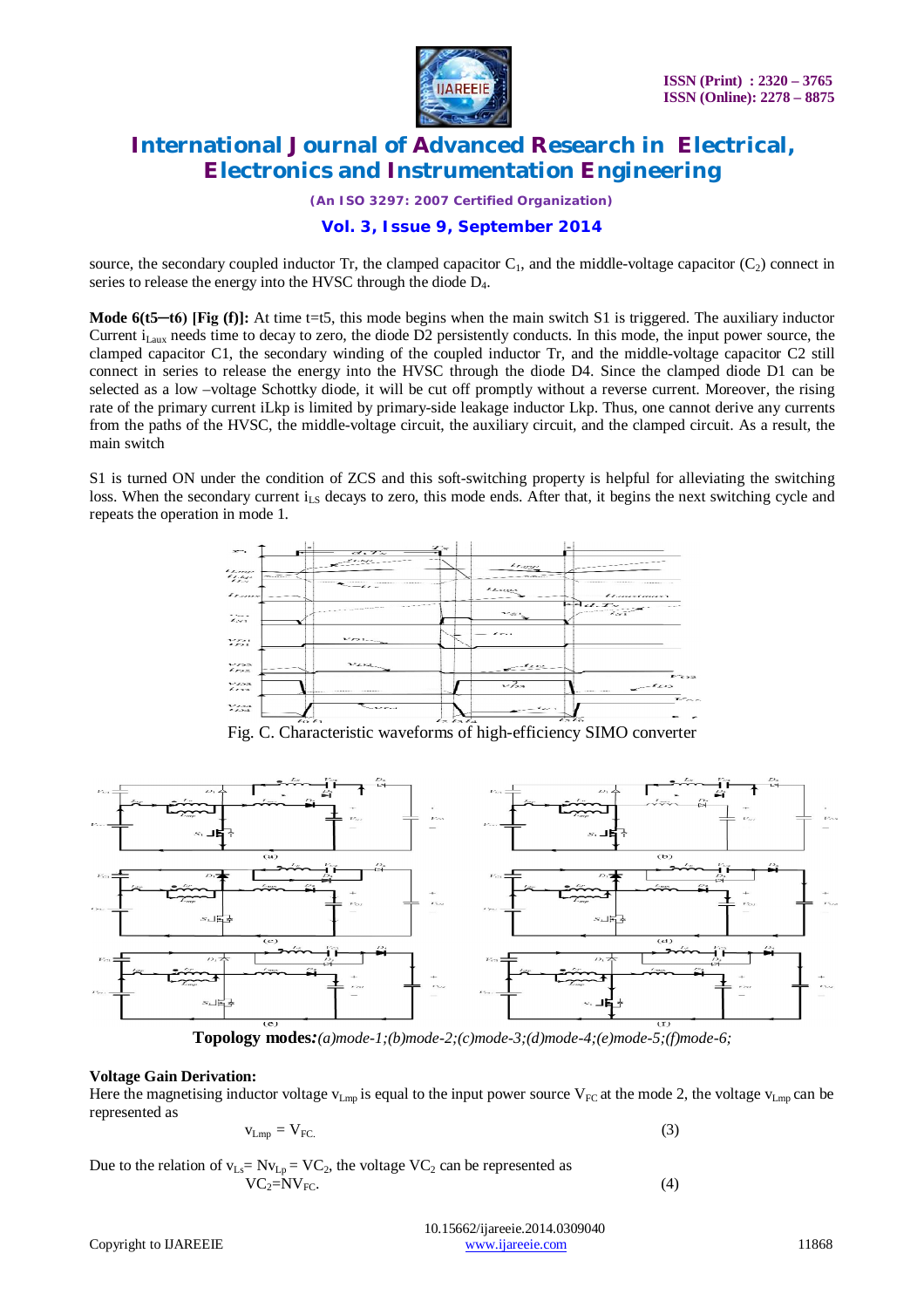

*(An ISO 3297: 2007 Certified Organization)*

### **Vol. 3, Issue 9, September 2014**

By using the voltage-second balance, the relation of the average voltage across the magnetising inductor  $L_{mn}$  of coupled inductor Tr to be zero can be represented as

$$
V_{\text{FC}}d_1Ts + v_{\text{Lmp}}(1-d1)Ts = 0. \tag{5}
$$

From (5), one can obtain  $v_{Lmp} = [-d_1/(1-d_1)] V_{FC}$  (6)

Since the voltage of the clamped capacitor  $VC_1$  is equal to the negative voltage of magnetising inductors voltage  $v_{Lmp}$ at modes 3 and 4, the voltage  $VC_1$  can be expressed as (6)

 $VC_1=-v_{Lmp} = [d1/(1-d_1)] V_{FC}$ . (7)

According to Kirchhoff's voltage law, the output voltage  $VO<sub>2</sub>$  can be obtained as  $VO_2=V_{FC}+VC_1+VC_2-v_{Ls.}$  (8)

By using the voltage-second balance, the relation of the average voltage across the secondary winding  $v_{\rm Ls}$  to be zero, can be expressed by (4) and (8) as

$$
(NV_{FC}) d_1 Ts + (V_{FC}+VC_1+VC_2-VO_2) (1-d_1) Ts=0
$$
\n(9)

From (4)-(9), the voltage gain  $G_{VH}$  of the proposed SIMO converter from the LVSV to the HVSC can be given as

$$
G_{VH} = VO_2/V_{FC} = N + 1/(1-d_1)
$$
\n(10)

For calculating the discharge time of the auxiliary inductor at modes 1 and 6, the corresponding time interval can be denoted as  $dx$  Ts =  $[(t6-t5) + (t1-t0)]$ . By using the voltage-second balance, the relation of the average voltage across the auxiliary inductor  $L_{aux}$  to be zero can represented as

$$
(V_{FC} - V_{Lmp} - VO1) (1 - d_1) Ts + (-VO_1) dx Ts = 0
$$
\n(11)

The voltage gain  $G_{\rm VL}$  of the proposed SIMO converter from the LVSC to the auxiliary circuit can be obtained by (6) and  $(11)$  as

$$
G_{\rm VL} = VO_{1}/V_{\rm FC} = 1/(1-d_{1}+dx)
$$
\n(12)

Because the diode current  $i_{D2}$  is equal to the current iLaux, the average value of the diode current  $i_{D2}$  can be calculated.

$$
i_{D2\ (avg)} = 1/Ts \ [1/2i_{Laux\ (max)} (1-d_1)Ts + 1/2i_{Laux\ (max)} dx \ Ts]
$$
 (13)

Where Ts is the converter switching cycle,  $i_{\text{Laux (max)}}$  is the maximum current of the auxiliary inductor and can be expressed as

$$
i_{Laux \, (max)} = (VO_1/L_{aux}) \, dx \, Ts. \tag{14}
$$

By substituting (14) into (13), one can obtain  $i_{D2 (ave)} = VO_1/2$  L<sub>aux</sub> dx Ts (1-d<sub>1</sub>+dx) (15)

Because the average current of the diode  $D_2$  is equal to the current i $O_1$ , it yields  $i_{D2 \text{ (ave)}} = \text{VO1/RO1}.$  (16)

From (15) and (16), the duty cycle d*x* can be rewritten as  $dx = - (1 - d_1) + \sqrt{((1 - d_1)^2 + [8L_{aux}/RO_1Ts])/2}.$  (17)

By substituting (17) into (12), the voltage gain  $G_{VL}$  of the proposed SIMO converter from the LVSC to the auxiliary circuit can be rearranged as  $G_{VL} = VO_1 / V_{FC} = 2 / [(1-d_1) + \sqrt{((1-d_1)^2 + (8L_{aux} / RO_1 Ts))}]$  (18)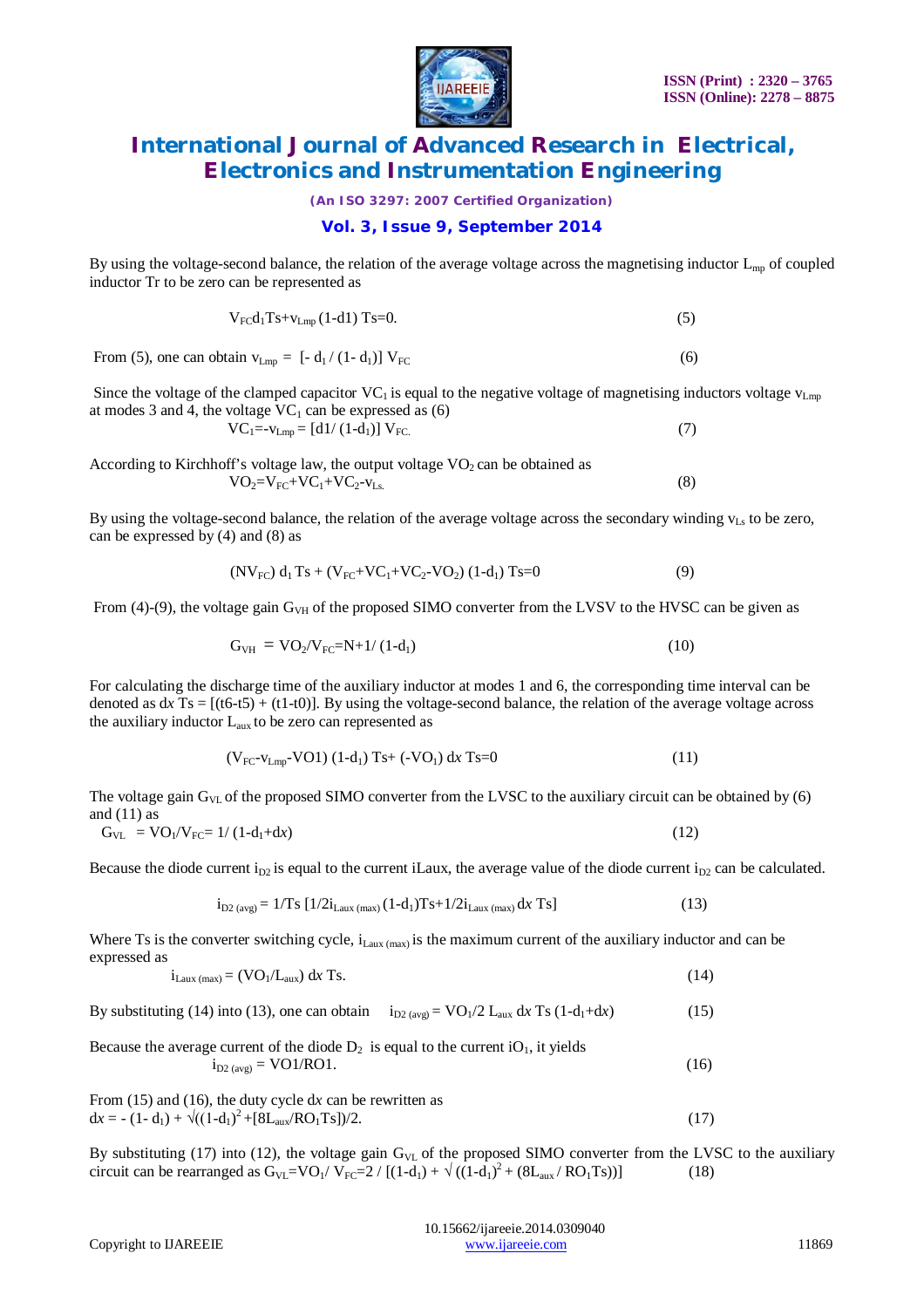

*(An ISO 3297: 2007 Certified Organization)*

### **Vol. 3, Issue 9, September 2014**

#### **III. SIMULATION RESULTS**

Here, the proposed converter can boost the 12volts of a low-voltage input power source to a controllable high-voltage 200volts dc bus and middle-voltage output 28volts terminals. The high-voltage dc bus can take as the main power for a high-voltage dc load or the front terminal of a dc–ac inverter. Moreover, middle-voltage output terminals can supply powers for individual middle-voltage dc loads or for charging auxiliary power sources (e.g., battery modules).

#### **1. OPEN LOOP**



#### **Fig.3. Open loop circuit of the proposed converter**

The output voltages by above simulated circuit with single input of low voltage of 12V are obtained, two voltages of different levels as shown below. These voltages are obtained by the open loop circuit of SIMO converter shown below.



**Fig.3.a. Output voltage of 200volts waveform of the SIMO converter, i.e. High DC voltage**



**Fig.3.b. Output voltage 28volts waveform of the SIMO converter, i.e. auxiliary DC voltage.**

### **2. CLOSED LOOP**



**Fig.4. Closed Loop circuit of the proposed converter**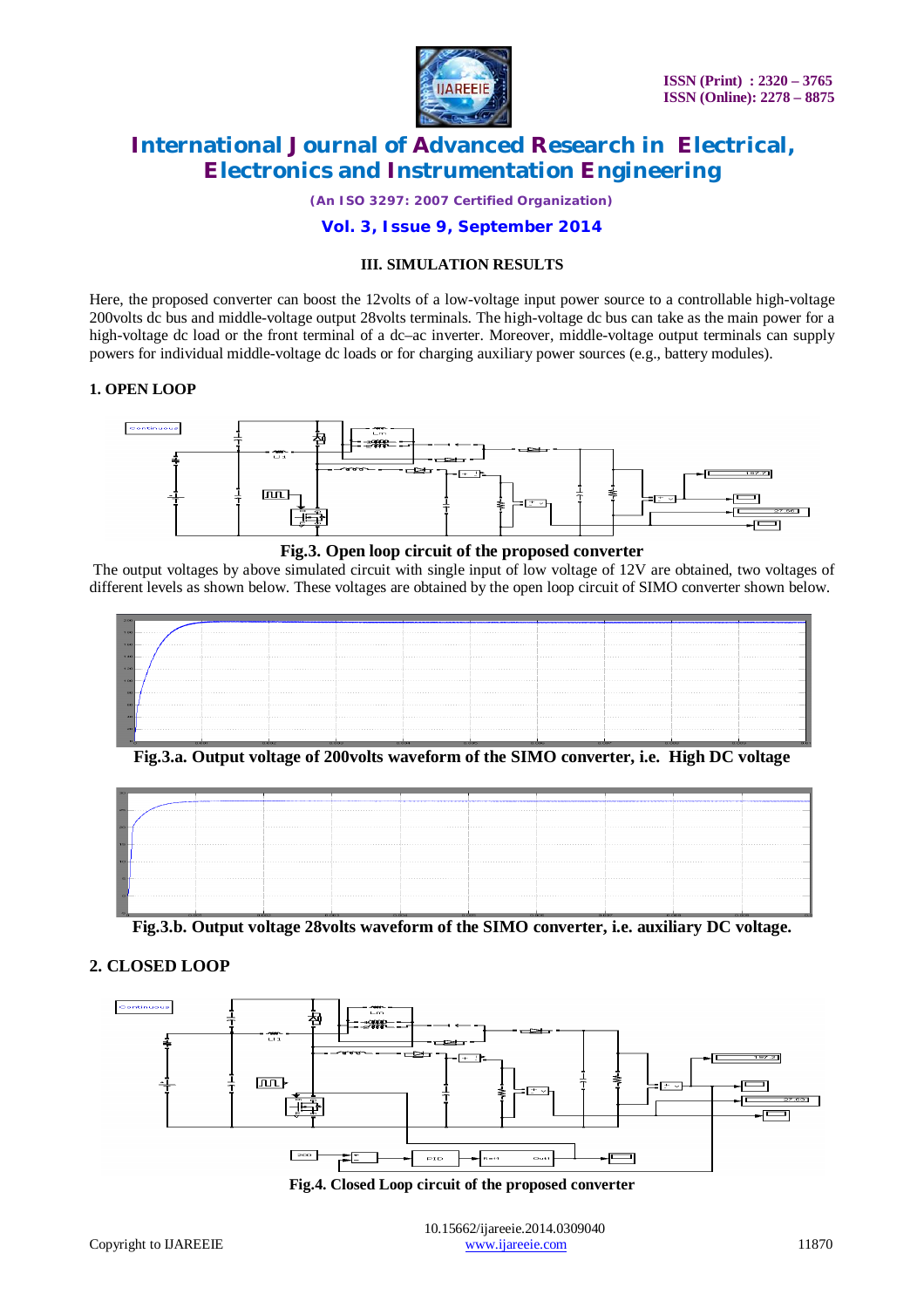

*(An ISO 3297: 2007 Certified Organization)*

### **Vol. 3, Issue 9, September 2014**

The above simulation cicuit is closed loop topology of SIMO converter, Here the input voltage is 12V and output voltages are of two difrerent levels are 200V and 28V obtained. Here PID controller is suggested to reduce the output voltage variations.

|           | $150 - \cdots$ |       |       |                |       |                |       |      |
|-----------|----------------|-------|-------|----------------|-------|----------------|-------|------|
| $140 -$   |                |       |       |                |       |                |       |      |
| $120 - 4$ |                |       |       |                |       |                |       |      |
|           |                |       |       |                |       |                |       |      |
|           |                |       |       |                |       |                |       |      |
|           |                |       |       |                |       |                |       |      |
|           |                |       |       |                |       |                |       |      |
|           |                |       |       |                |       |                |       |      |
|           |                |       |       |                |       |                |       |      |
|           | 0.001          | 0.002 | 0.003 | 0.005<br>0.004 | 0.006 | 0.007<br>0.008 | 0.009 | 0.01 |

#### **Fig.4.a. Output Voltage 200 volts waveform of the SIMO converter, i.e. high DC voltage.**

|                                  | the contract of the contract of the contract of the contract of the contract of the contract of the contract of |       |              |              |                |                       |  |
|----------------------------------|-----------------------------------------------------------------------------------------------------------------|-------|--------------|--------------|----------------|-----------------------|--|
| <b>STERN COMPANY AND INCOME.</b> |                                                                                                                 |       |              |              |                |                       |  |
| 20                               |                                                                                                                 |       |              |              |                |                       |  |
|                                  |                                                                                                                 |       |              |              |                |                       |  |
| 30 <sup>1</sup>                  |                                                                                                                 |       |              |              |                |                       |  |
|                                  |                                                                                                                 |       |              |              |                |                       |  |
|                                  |                                                                                                                 |       |              |              |                |                       |  |
|                                  |                                                                                                                 |       |              |              |                |                       |  |
| 0.001                            | 0.002                                                                                                           | 0.003 | <b>D.ODA</b> | <b>D.ODS</b> | 0.006<br>0.007 | <b>O OOO</b><br>0.009 |  |

**Fig.4.b. Output Voltage 28volts waveform of the SIMO converter, i.e. auxiliary voltage.**

### **V. CONCLUSION**

This paper has presented high-efficiency dc-dc converter, and this coupled-inductor-based converter was applied well to a single-input power source having two output terminals of an auxiliary battery module and a high-voltage dc bus. The results of SIMO converter is the maximum efficiency was measured to be exceed 95%, and the average conversion efficiency was measured over 91%.The proposed SIMO converter is suitable for the application such as one common ground, is preferred in most applications. The major scientific contributions of the SIMO converter are recited as follows:

1) This topology has only one power switch to achieve the objective of SIMO power conversion.

2) The voltage gain is substantially increased by using a coupled inductor

3) The stray energy is recycled by a clamped capacitor into the auxiliary battery module or high-voltage dc bus to ensure the property of voltage clamping.

4) An auxiliary inductor is providing the charge power to the auxiliary battery module and assisting the turned ON under the conditions of ZCS.

5) The switch voltage stress is not on the input voltage so that it is more suitable for a dc conversion mechanism with different input voltage levels.

6) The copper loss in the magnetic core can be greatly reduced, due to copper film with lower turns.

#### **REFERENCES**

- 1. Kirubakaran, S. Jain, and R. K. Nema, "DSP-controlled power electronic interface for fuel-cell-based distributed generation," *IEEE Trans. Power Electron.*, vol. 26, no. 12, pp. 3853–3864, Dec. 2011
- 2. M. Singh and A. Chandra, "Application of adaptive network-based fuzzy interference system for sensor less control of PMSG-based wind turbine with nonlinear-load-compensation capabilities," *IEEE Trans. Power Electron.*, vol. 26, no. 1, pp. 165–175, Jan. 2011